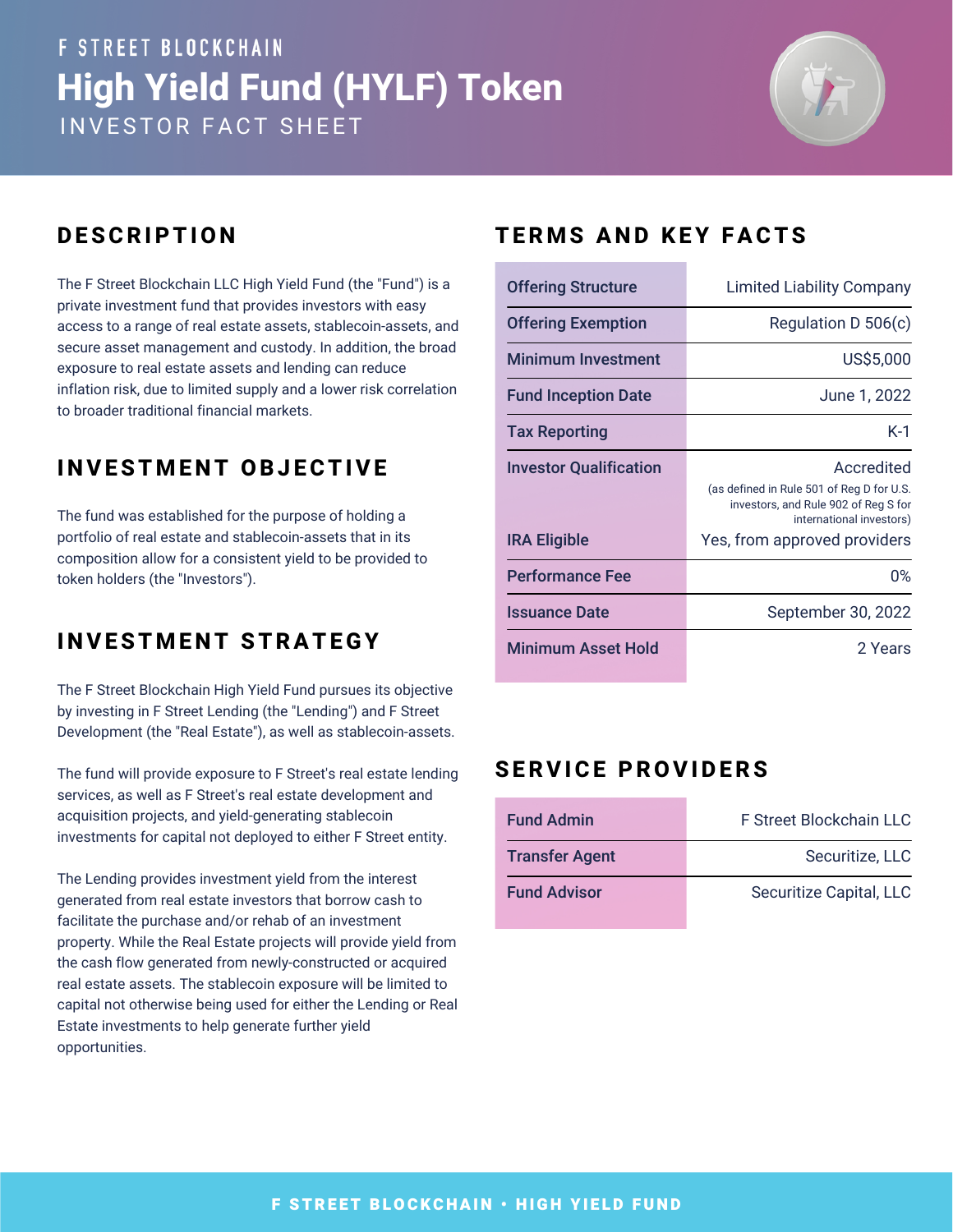

## **BE N E F ITS**

- Inflation hedge potential: Real estate assets are perceived as a potential to hedge against inflation, due to real estate often having a limited supply and the ability to act as a store of value.
- Diversified exposure to a wide range of real estate assets: Investors can easily and securely gain exposure to a portfolio of top-tier real estate lending and assets.
- Hassle-free access to real estate assets: F Street Blockchain LLC provides easy access to multiple real estate and stablecoin-assets.
- Secure asset management and custody: Securitize Capital takes care of the digital asset custody, while ensuring compliance standards are adhered to.
- No fee tokenized fund: Compelling no fee proposition and a traditional security structure affords direct exposure in a familiar and accessible format. No performance fee.

#### **ABOUT F STRE ET**

Founded in 2008, F Street Group invests and maintains ownership stakes in businesses across a number of verticals, including housing, lending, real estate development, hospitality, and blockchain technologies. Our focus continues to be on finding opportunities that maximize returns and wealth creation for our investors.

Our goal has always been to help support and build the communities that we invest in through our businesses. We love the city of Milwaukee, our headquarters, and while we continue to build toward a better future, we've also got our hearts set on expansion to other markets.

#### **ABOUT SECURITIZE CAPITAL**

Securitize Capital is a digital asset management firm offering actively managed, institutional-grade funds providing exposure to cryptocurrencies, emerging asset classes, and potential yield derived from lending activities. Securitize Capital is a subsidiary of digital asset securities leader Securitize, Inc, whose end-to-end platform expands business and investor access to the private capital markets.

#### **I M PORTA N T DISCLOSURES**

This is neither an offer to sell nor a solicitation to purchase any security. Investors should carefully consider the investment objectives, risks, charges and expenses of F Street Blockchain LLC High Yield Fund, (the "Fund"). This and other important information about the Fund is contained in the Private Placement Memorandum ("PPM"), which can be requested by visiting www.securitizecapital.io Please read the PPM carefully before investing.

Past performance is not a guarantee of future results. Investing in the Fund involves risks, including the risk that you may receive little or no return on your investment or that you may lose part or all of your investment. The ability of the Fund to achieve its investment objective depends, in part, on the ability of the Adviser to allocate the assets of the Fund effectively. There can be no assurance that the actual allocations will be effective in achieving the Fund's investment objective or delivering positive returns. Current performance may be lower or higher than the performance quoted.

#### **F STREET BLOCKCHAIN • HIGH YIELD FUND**